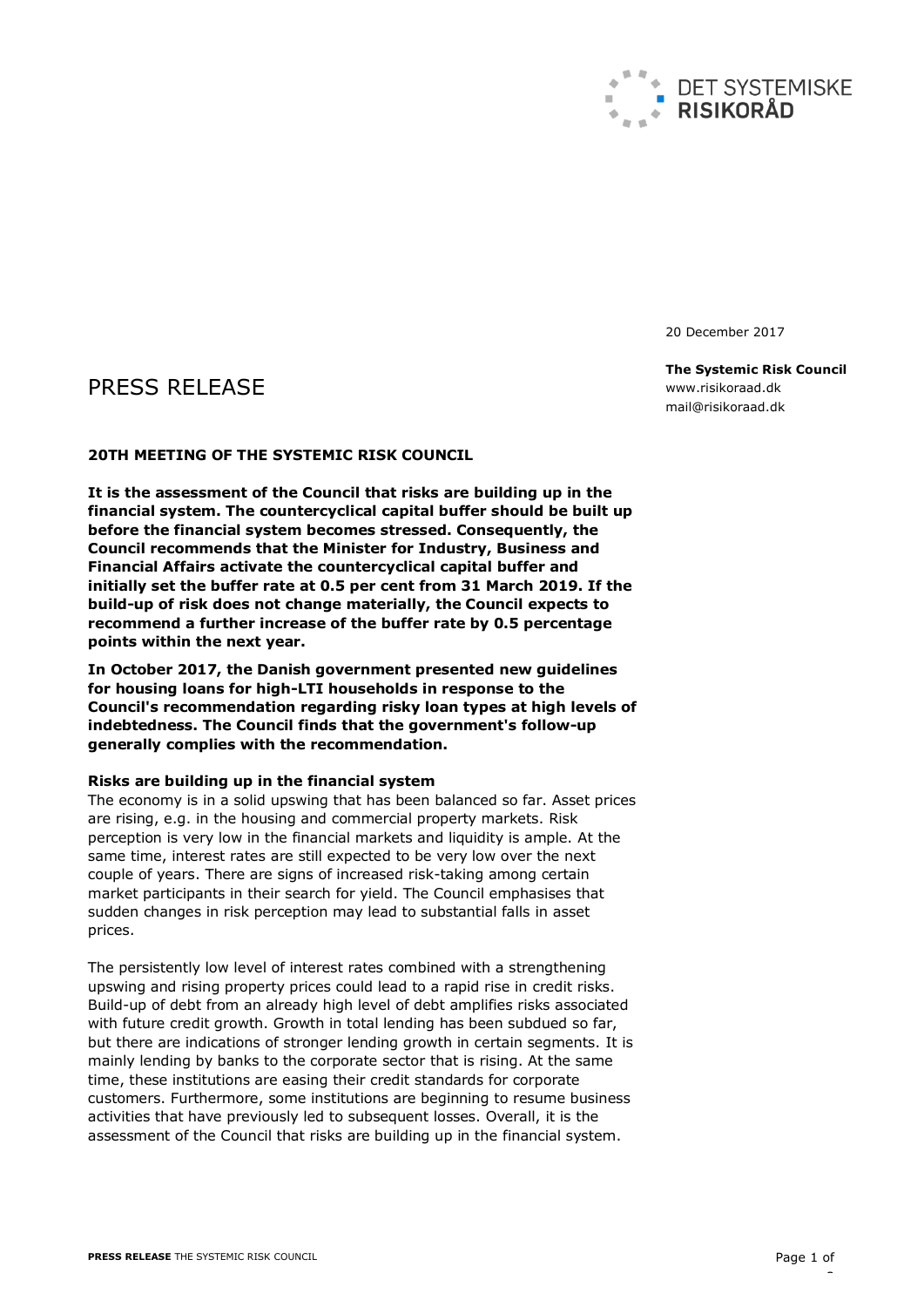## **The Council recommends that the Minister for Industry, Business and Financial Affairs set the countercyclical capital buffer rate at 0.5 per cent from 31 March 2019**

On the basis of risk developments, the Council recommends that the [countercyclical capital buffer be activated.](http://risikoraad.dk/media/1188/recommendation-on-the-countercyclical-capitalbuffer.pdf) If the build-up of risk does not change materially, the Council expects to recommend a further increase of the buffer rate by 0.5 percentage points within the next year.

The activation of the buffer is meant to ensure that the buffer is built up in time, before the financial system is hit by a negative shock that may have implications for financial stability and the real economy. According to the EUrules, the buffer requirement will enter into force 12 months after the Minister for Industry, Business and Financial Affairs announces an increase. The recommendation to activate the buffer is based on the Council's [revised](http://risikoraad.dk/media/1175/countercyclical_capital_buffer.pdf)  [method for assessing the buffer rate.](http://risikoraad.dk/media/1175/countercyclical_capital_buffer.pdf) This method implies that the buffer can be activated when early indicators, such as increased risk appetite, rising asset prices and easing of credit standards, point to risks building up.

The Council is ready to recommend a reduction of the buffer rate with immediate effect if considerable stress develops in the financial system. If such stress entails a risk of severe tightening of lending to households and firms, release of the buffer can help to limit the negative effects on the real economy.

Together with its recommendation, the Council has published [various questions](http://risikoraad.dk/media/1189/dsrr20-qa-en.pdf)  and answers about [the countercyclical capital buffer.](http://risikoraad.dk/media/1189/dsrr20-qa-en.pdf)

It follows from the legislation on the Systemic Risk Council that recommendations addressed to the government must include a statement by the representatives of the ministries on the Council. The representatives of the ministries and the Danish Financial Supervisory Authority have no voting rights in relation to recommendations addressed to the government.

## **The Council finds that the government's follow-up of the Council's recommendation on risky loan types generally complies with the recommendation**

In October 2017, the Danish government presented new guidelines for [housing loans for high-LTI households](http://em.dk/nyheder/2017/10-26-nye-retningslinjer-for-boliglaan) that generally complies with the Council's [recommendation on limiting risky loan types](http://risikoraad.dk/media/1127/recommendation_-_limiting_risky_loan_types_at_high_levels_of_indebtedness.pdf) at high levels of [indebtedness,](http://risikoraad.dk/media/1127/recommendation_-_limiting_risky_loan_types_at_high_levels_of_indebtedness.pdf) even though it is a different model. The guidelines limit more generally a number of risky loans at high level of indebtedness and will apply to all of Denmark. To obtain deferred amortisation at high levels of indebtedness and high LTI ratios, homeowners must now have fixed rate loans. Nonetheless, access to deferred amortisation is not limited to the extent recommended.

The Council will continue to monitor developments in the housing market and in household debt. Combined with the low level of interest rates, deferred amortisation makes it possible to accumulate large debts while still keeping payments at a very low level. That increases the risk of excessive levels of debt.

#### **Other issues**

Following up the Council's recommendation on the systemic buffer in the [Faroe Islands](http://risikoraad.dk/media/1125/recommendation_-_activation_of_the_systemic_risk_buffer_in_the_faroe_islands.pdf) in March 2017, the Council discussed the level of the buffer, the phasing-in of a higher buffer rate and the countercyclical capital buffer. The systemic buffer has currently been set at 1 per cent from 1 January 2018. When the Council recommended this buffer rate, it also assessed that the buffer rate should be increased further in the coming years. The Council decided to await input on the timing and composition of the capital buffers from the Faroese systemic risk council, which is expected to be established in the near future. The Faroese authorities participated in the discussion.

 $\overline{a}$